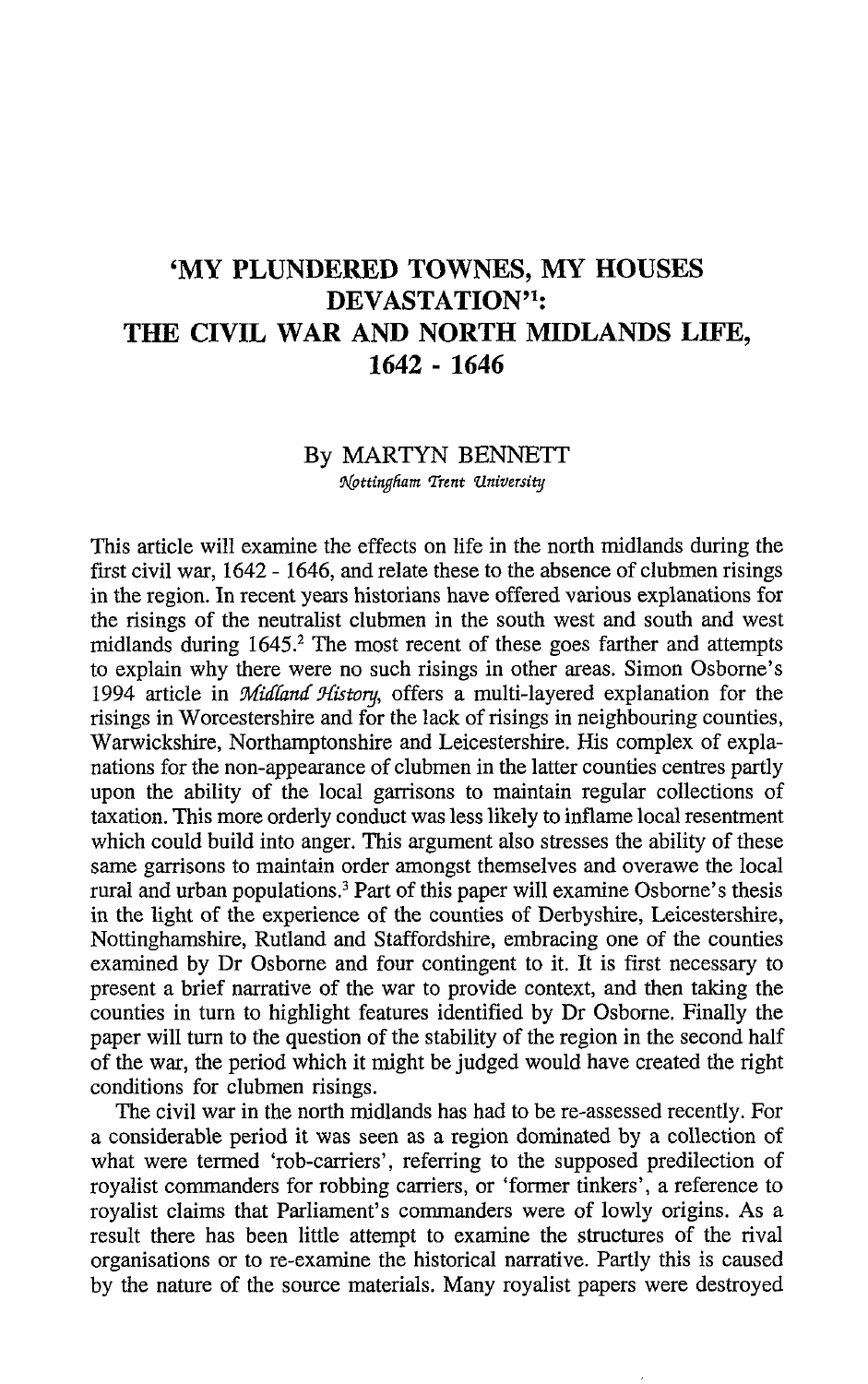at the end of the war, resulting in a skewing of the picture. The material at the centre of this paper, derived as it is from the local communities, has allowed for the picture to be redeveloped from the bottom upwards.<sup>4</sup> Essentially for the north midlands, the story has a four-fold aspect. In the wake of the king's departure from Nottingham, the impetus lay with the parliamentarians who had been in hiding whilst the royalists were in the ascendant. By December 1642 these parliamentarians had control of Derby and Nottingham, and the only royalist force in the field, Sir Francis Whortley's dragoons, had been driven out and the only garrison, the amateur soldiers at Brethy in south Derbyshire had been forced to surrender the house. The king responded by sending back the region's active royalists to their homes from the field army at Oxford to retake the initiative. The second stage of the war was a battle for supremacy, in which the royalists had gained the upper hand overall by the following summer. However, they had failed to completely suppress the parliamentarians who most importantly held onto the county towns in four of the counties, something which was to have dire consequences for the royalists in the following year. The defeat of the royalist army at Marston Moor in 1644 heralded the next stage which saw the destruction of much of the royalist hold on the midlands, both by outside forces and by indigenous parliamentarians. This process accelerated after Naseby, becoming the final stage in which the royalists were pinned into the immediate vicinities of their major garrisons, a state of affairs which existed until the royalists were wheedled out of their strongholds one by one.

Much of the evidence for the realities of the midlands situation comes from the accounts of local constables with whom the administrations worked. As with much local government, central policy stood or fell upon the effectiveness of the constables and the consensus reached between him (or her) and the local communities. From their papers we know a good deal about the methods of collecting war-time taxes. Some 28 sets of accounts covering the north midland counties survive. This number does not represent a large proportion of the parishes in the region but compared with the rest of England and especially Wales, it is a relatively rich haul representing about half of the surviving sets for the two nations. Many sets had not seen the war out. The constable of Rugeley in Staffordshire had watched his house burn down. taking with it the accounts for 1643-4.<sup>5</sup> Others were simply not preserved; the constable at Edwinstowe in Nottinghamshire wrote in  $1647$  in a space left in the accounts:

'whereas ther wear manye maightye accompts in the years 1642, 1643 1644 betwixt the townsmen of Edwinstowe and Myles Ouldham the then constable of the same towne w[hi]ch by reason of time of the warr could not nether then nor this daye be p[er]fected<sup>16</sup>

Even so, the surviving sets offer enough information to reconstruct the systems employed by the commissioners of array and the soldiers in their counties.

In Staffordshire the return of the local royalists and the immediate attempt of local parliamentarians to defeat them, ended the county's bid for neutralism. In November 1642 a special sessions of the peace had ordered the creation of a 'third force' to expel forces of both sides which might attempt to enter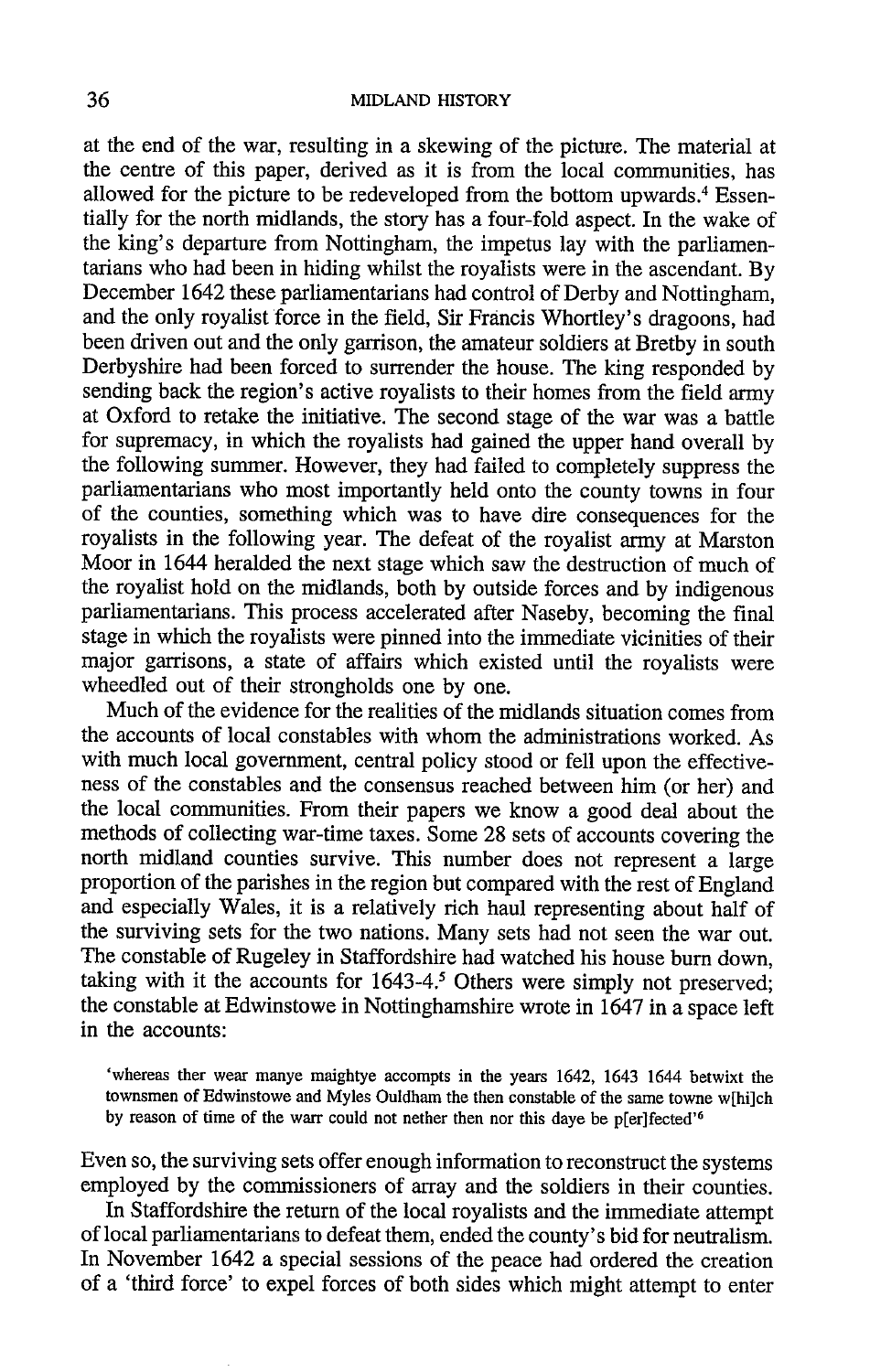the county. Instead, by the end of the year people in the county were steadily drawn into the funding networks. Petty constables had visited the 'commissioners' at Lichfield as early as 29 November 1642 within days of the Justices of the Peace's attempt to declare neutrality. They were again called to Stafford by sheriff Comberford in February and by May a provisional levy of £2000 pounds had been imposed, and collectors appointed for each of the hundreds. The proportions of tax allotted to each division and then to each parish seems to have been related to the proportions used in the levies of ship money, the most recent all-embracing county wide tax. One of the best sets of accounts in the country is the one from Mavesyn Ridware in Offloe Hundred, Staffordshire.<sup>7</sup> Here the accounts reveal the process of allotment and collection. Constables in office between 1643 and 1645 each travelled fortnightly to Lichfield to hand over contribution to the treasurer and former cathedral chorister, captain Jeffrey Glasier of Richard Bagot's Foot. Evidence from elsewhere in the county supports this, in Seisdon Hundred constables were expected to travel to their respective garrison, in this case Dudley.<sup>8</sup> The costs to the communities of the royalist tax known as Contribution were high and they escalated. The Mavesyn Ridware accounts show the yearly contribution totals for 1642-3, 1643-4 and 1644-5. In the first year (which runs for the period October to October), the total paid was £30 13s 7d. By 1643-4 this had risen to £144 17s 4d, but in 1644-5 the total had fallen slightly to £128 13s 3d. However the total village outlay was even higher, for during the latter two years there were periods when money was also paid over to the parliamentarians at Stafford. In 1643-4 payments of Parliament's Weekly Assessment had only amounted to £47 5s 0d but the year following it rose to £87 7s 9d accounting for the smaller payments to royalist coffers that year. It is difficult to compare these amounts with the pre-war levies, but a few such comparisons from Staffordshire can be drawn. At Biddulph levies in 1640 amounted to £8 9s 7d, whilst in 1645 they had risen to £26 12s 6d, approximately a three-fold rise.<sup>9</sup> In Rugeley, surviving accounts not burnt in Robert Burton's house show pre-war levies at around £17, whilst those for 1644-5 had reached £43 13s 4d, again approaching a three-fold increase. The income of garrisons too naturally increased, with Lichfield drawing some £48 per month from Offloe Hundred in 1643 and something like £100 per month in late 1645.<sup>10</sup>

In Nottinghamshire the best set of accounts come from Upton near Newark.<sup>11</sup> The other accounts in the county play an important supporting role and all demonstrate clearly that the posturing of the two sides in the summer of 1642 introduced expensive burdens to the villages. In late August that year the trained bands were summoned to Nottingham at short notice for the 'Raising of the Standard'. To get them from the Newark area quickly required horses and at Upton three were hired at a cost of 3s 3d. The soldiers' wages cost 16s, the constable had to accompany them which cost the village 6d in expenses and 2d in horse hire. The village armour was in a poor state and needed 2s 6d worth of repairs and another shilling was spent on gunpowder and match. Finally a month's pay, 10s 6d, was handed over to the high constable bringing the total to £1 13s 11d. Nearby Coddington too had to find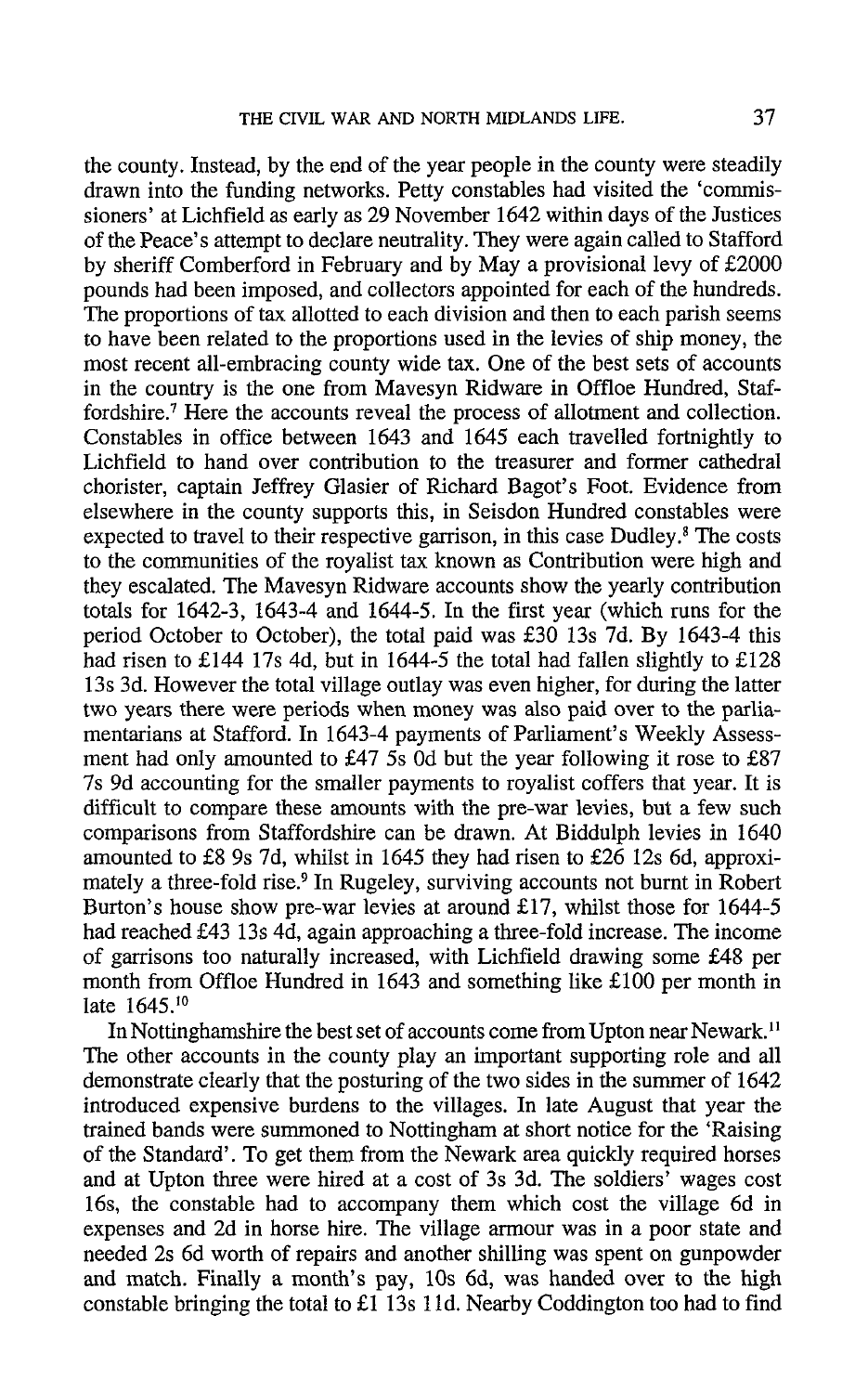horses for its trained bandsman and a boy to help the constable to bring the horses back again with wages, powder and match the bill there came to 10s 6d.<sup>12</sup> Despite the hurried activity it is not certain that these soldiers arrived before the standard was raised, possibly they did not, accounting for the poor military turnout at Nottingham on 23 August 1642.

During the next few months the region was on the periphery of the war, but not isolated from it. The number of travellers along Upton's roads was already being swollen by refugees from the rebellion in Ireland. From the beginning of 1642, refugees streamed through the midlands. During the year 94 men, women and children from Ireland passed through Upton, some of them were maimed soldiers, one woman colonist had been born in Southwell. There were other travellers too: maimed soldiers from the king's army, wounded in the early battles began to pass through in late October or early November. seven had travelled through Upton before the end of the year. Coddington saw some 78 refugees pass through between March 1642 and the following January including five soldiers maimed in the autumn fighting. Probably some of them were people who had already passed through Upton or were about to do so. Some travellers believed that succour lay with the king and a constant trail of them followed him to York or Lincoln.

The burden placed by the unfolding war upon Nottinghamshire villages increased dramatically over the next few years. By February 1643 the Coddington constables were making trips to the commissioners at Newark for the first recorded monthly meeting.<sup>13</sup> Thorpe constables were also at the meetings, and copies of warrants were brought by Edward Milden at 4d each to take home to show his neighbours, the social equals who would share the village's administrative posts and duties with him.<sup>14</sup> For Thorpe these warrants represented the beginning of regular royalist taxation which was set at £1 10s Od a week for the next year. Commissioners of array, through the high and petty constables were soon able to collect taxation from most of the county, including places as near to the parliamentarian garrison at Nottingham as Arnold to the north-east and Clifton to the south. The exceptions were the villages to the south and west of Nottingham, from where only the parliamentarians could gather tax most of the time, because royalist forces could not usually cross Trent Bridge.<sup>15</sup> At Upton the total receipts of the 1645 levies brought in a total of £133 0s 5d and the high level of taxes and the continuing ancillary costs resulted in the 1646 total disbursements remaining at £140 8s  $0d$ .

The accounts from Upton also reveal how the demands of war reached deep into the workings of the rural community. We know what was produced, who produced it and who consumed it. In Upton dairy products were provided chiefly by George Bilbie. Arable crops grown in Upton included peas, provided by John Lambe, George Bilby, Rowland Robinson, William Parlethorpe, Richard Aseling, John Chappell, William Kitchen and William Gill. Wheat was grown by George Bilby, rye by William Robinson, and oats by Salomen Bettinson and Rowland Robinson. There was a variety of livestock reared in the village, sheep were kept by Daniel Koe, William Kitchen, and George Parlethorpe, whilst pigs were kept by the wives of William Gill and Richard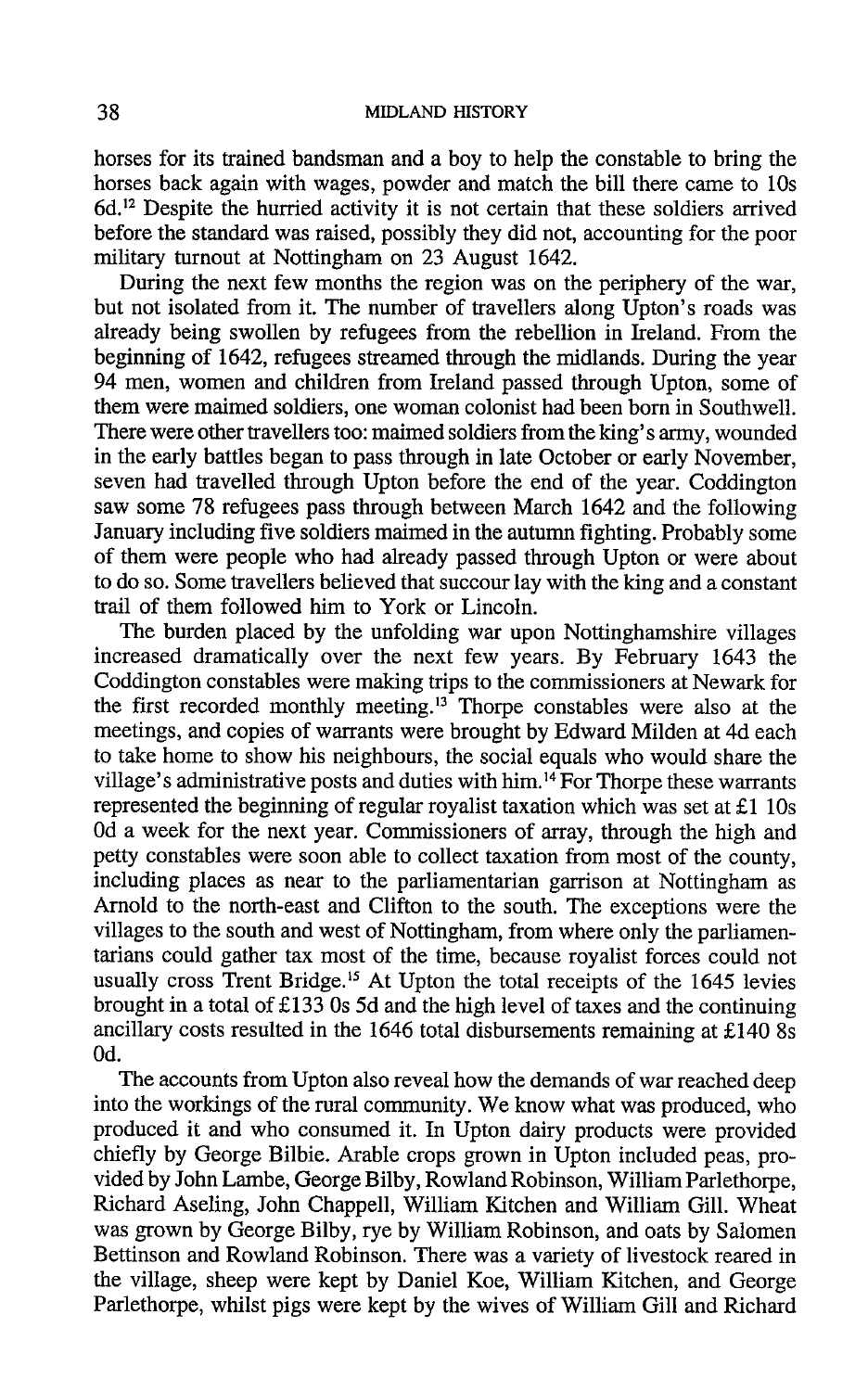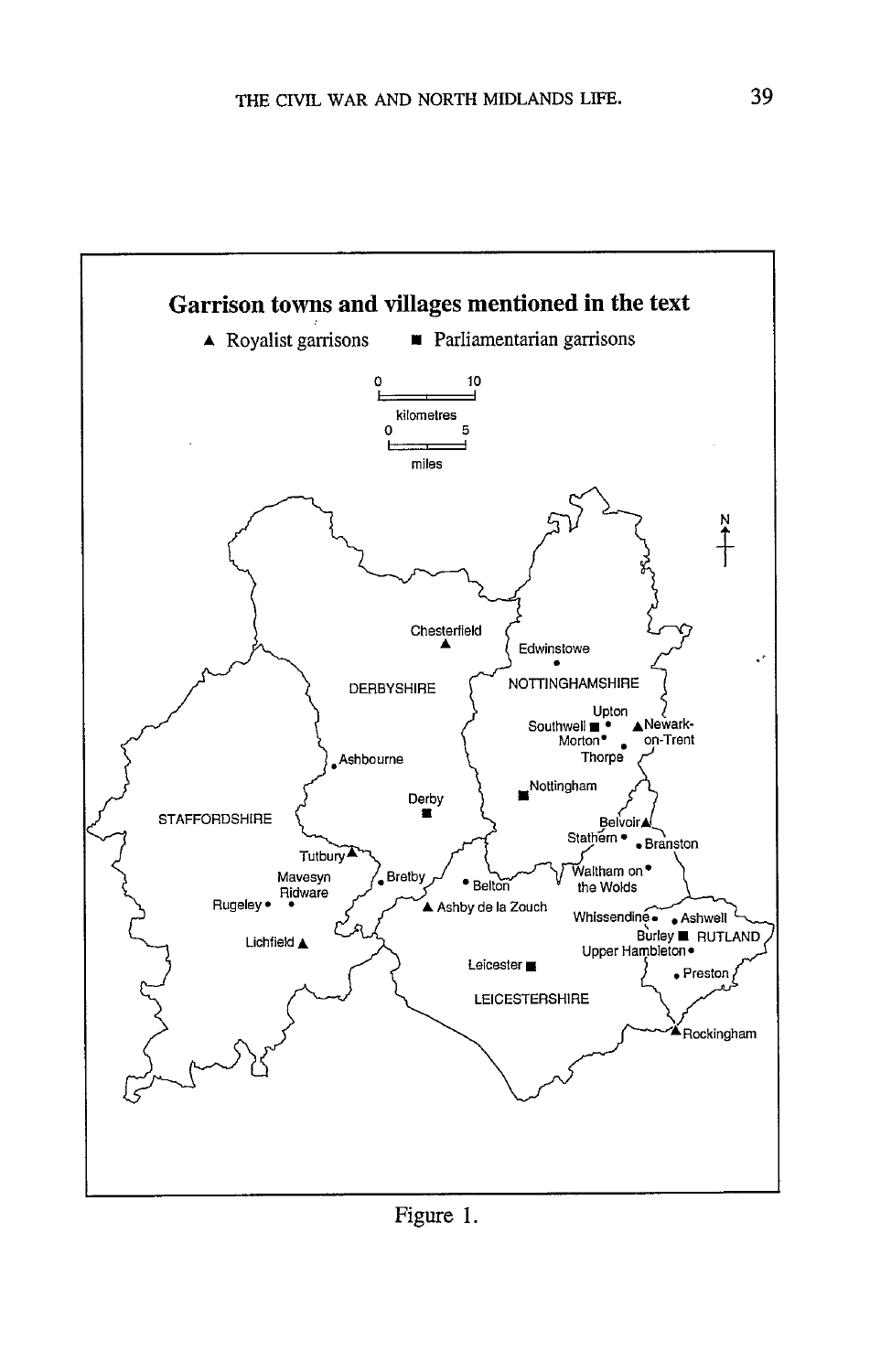Skinner. Ducks could be provided by Robert Parnell's wife and chickens by Thomas Bayley. Produced goods are also in evidence: linen ware was made by several women including 'Kirke's wife', 'Thomas Kitchen's wife' and 'Stephen Shepherd's wife'. Bread was baked by Thomas Culling in 1645. Service industries were apparent too, ale and board was available at the Kirkes' inn, but ale was provided by others, including the Skinners, the Plowmans and the Parnells, and constable Jane Kitchen owned brewing equipment. Edward Harper and William Foster undertook metal work, with at least the latter shoeing horses for the army.<sup>16</sup> Other services were also required: reading warrants was sometimes undertaken by Mr Oglethorne when the constable was away or not literate, and George Elliot often acted as a scrivener, copying warrants and writing up the accounts. All of these goods have been recorded only because the war efforts was drawing them from the Nottinghamshire rural economy.

The villagers with the larger houses were those chosen to billet soldiers allocated to Upton. Evidence from other accounts elsewhere demonstrates that the constables periodically drew up lists of the substantial householders for this purpose. At Upton we find the people most often referred to as innholders were selected for this duty. The Kirkes's inn usually had soldiers loding or convalescing there; Thomas Kitchen's household at Lane Head was another which provided lodging for soldiers and stabling for horses, and more soldiers lodged with John Kitchen. In 1644 George Bilby and William Gill jointly quartered four gentlemen, possibly officers or involved in the administration of the war. No precise figures for billeting costs are found in these accounts. but it is probable that they were in the region of 4d per day for one man or one horse.<sup>17</sup>

The resources of this county were divided three ways for most of the war and variations within that pattern characterise the entire war. In the immediate vicinity of Leicester, the parliamentarian county committee was able to collect assessments most of the time although at the end of 1643 they were having to be subsidised by money collected in Kent. At the same time committee members themselves were allegedly not able to collect rents from their estates outside the town walls. The county as a whole was divided between the two royalist garrisons at Belvoir Castle and Ashby de la Zouch; the lion's share going to the massive garrison and administrative centre established at Ashby.

Principal accounts in Leicestershire, include Branston, Stathern and Waltham on the Wolds, all belonging to Framland and East Goscote hundreds assigned to Belvoir. The lone set from within Ashby's territory, the accounts from Belton demonstrate that the increasing burden on the village communities even in the early stages of the war involved a threefold increase on the constables' levy alone.<sup>18</sup> The Waltham Accounts show that even in 1645 the Belvoir garrison could collect contribution on a regular basis, levying £99 16s 4d from the village that year. The accounts of nearby Branston that same year exhibit the dilemma of divided territorial control recording £50 paid to Belvoir and £90 to the parliamentarians at Leicester. Moreover, both the Waltham on the Wolds and the Branston accounts suggest that regular payments had been made to both sides for much of the war. Only during the period from autumn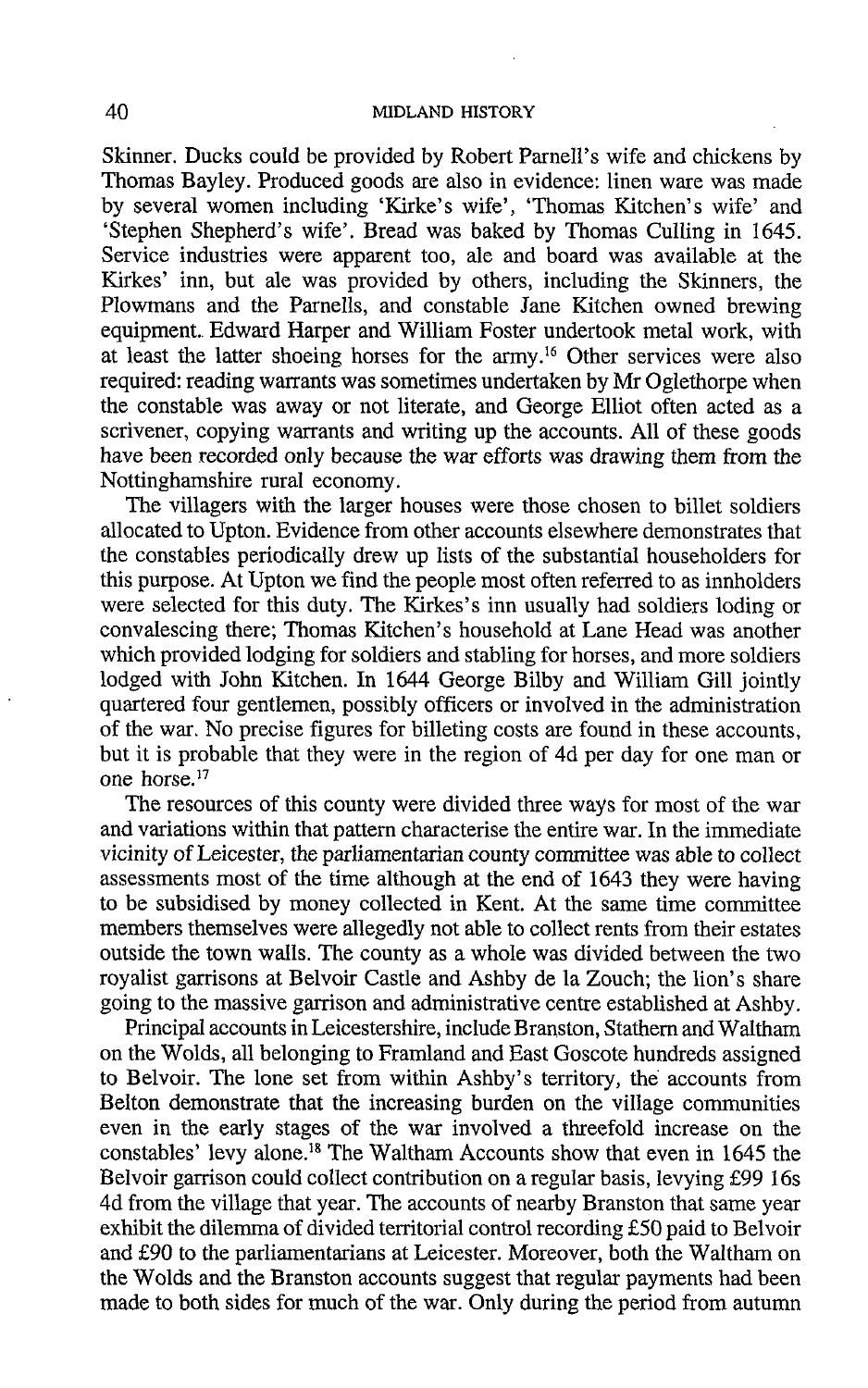1643 to summer 1645 were the royalists in complete control.<sup>19</sup>

Considerably less can be said of Derbyshire and Rutland. In Derbyshire the commission of array structure seems to have been quite sophisticated, employing a system of devolved government. Part of the commission was based at Ashbourne to deal with the adjacent High Peak area. Most of the commissioners probably remained at Tutbury, although it is possible that there was also a contingent in the Chesterfield area. Chesterfield was the scene of the Marquis of Newcastle's Councils of War in late 1643, and the area was home to two of the commissioners of array. There are no surviving constables accounts which cover the early part of the war and so the taxation details remain largely a mystery, even though the division of the county between the garrisons can be worked out. It would seem that county borders did not dictate divisions between garrison territory whereas hundredal or warpentakal ones did. For instance tax was collected in Derbyshire by the Tutbury garrison in Staffordshire. In this case the taxes were probably being levied in the Honour of Tutbury the areas in both counties charged with the upkeep of the castle. However no such traditional arrangement would present a precedent for the allocation of Repton and Gresley hundred to the Leicestershire garrison at Ashby de la Zouch.

In Rutland the taxation process only becomes clear after the county was in the hands of the parliamentarians from 1644. The village of Preston paid tax to the county committee at Burley House for much of the time, but on some occasions had to make payments to the committee of neighbouring Leicestershire.<sup>20</sup> At Hambleton, about three miles away, it was the Burley and Rockingham garrisons which drew upon the resources of Abel Barker's estates. Between 16 December 1644 and late June 1645, Barker despatched £19 0s 9d worth of peas, oats, straw, beer and 'provision' to 'Burley' at weekly intervals. He also provided five horses, which he valued at £40 to Rockingham.<sup>21</sup> In 1645 the Monthly Tax levied on the county's five hundreds amounted to £510 10s 0d, with the village of Hambleton paying some £16 10s 0d a month, only Whissendine, Ashwell and Burley paying more.<sup>22</sup>

The weight of evidence for the period before late summer 1644 points to the type of stability which Osborne rightly suggests would obviate the financial impetus for risings. Taxation collection was regular well into 1644 in many of the villages in the region. Even in this period there were areas where such stability did not exist, parts of Staffordshire adjacent to the garrisons of Lapley in the south west and Eccleshall in the north changed hands with the vicissitudes of war. The former changed hands twice in quick succession and the former once in the second half of 1643. The situation in Derbyshire in the same period was far more confused than that in other counties because of the rapid establishment of royalist garrisons. Moreover all the villages in the immediate vicinity of all the county towns were faced with royalist incursions throughout the war.

If the first part of the war was generally stable, the campaign in the Newark area in March 1644 heralded a sea-change. At the beginning of the month Sir John Meldrum and an army of 7,000 placed the royalist garrison at Newark under close siege. The resources of the area around the town were stretched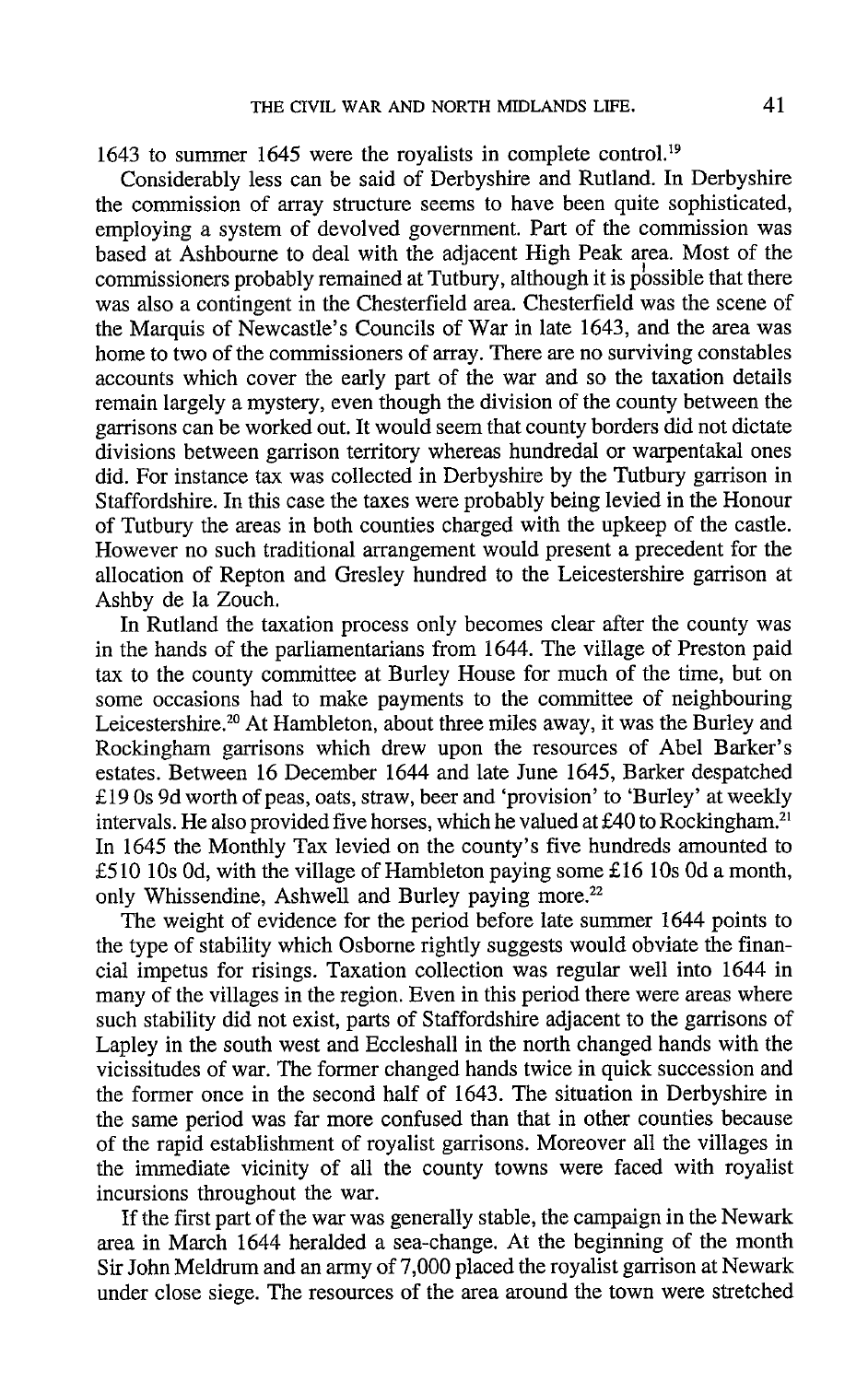during the next three weeks. Meldrum's defeat by Prince Rupert and Lord Loughborough was followed by billeting of royalist regiments from Loughborough's North Midland Army which took peas and oats to feed their horses and tried to take new mounts from Upton.<sup>23</sup> The Upton Accounts clearly show a new phase in the war when resources were used more. Within ten days of the siege, the village was contributing labourers to the rebuilding and expansion of Newark's defences. Thorpe village accounts show that the villages were charged with the construction of certain amount of earthworks, assessed in ten-yard stretches.<sup>24</sup> We can get some idea of the costs involved from the Upton accounts, labourers were escorted to the bulwarks by the constable and they did a day's work for 8d each, which compares with 8d for a day's work mowing hav in Lincolnshire in 1621, or between 6d and 10d a day as a foot soldier.<sup>25</sup> However, events further north were to have a major effect on the north midland counties. On 11 April the Yorkshire royalists, charged with defending the Marquis of Newcastle's rear whilst he tried to halt the advance of the Scottish Covenanter Army into the north of England, were defeated at Selby. Suddenly the whole of the royalist north was under threat and York itself in peril. The Marquis dashed south, flung himself and his foot regiments into York and sent the horse south to camp in Nottinghamshire. That this drained the stocks of fodder in the midlands is apparent in the Upton accounts where the entries from the end of April, through May are dominated by the demands of horse regiments for peas, hay and oats as well as for new billeting arrangements.<sup>26</sup> The effects of having Goring's horse in the region were felt in Derbyshire too. Colonel John Freschville wrote to Lord Loughborough in May 1644 complaining that Goring was expecting a 'greater quantity' from the county than 'the place can possibly afford'.<sup>27</sup>

Back at Upton Meldrum's three-week stay had also heralded another new feature, the payment of taxes to Nottingham, and despite the royalists' renewed hegenomy of the region or the constables' subsequent attempt to delete the sums from the accounts, parliamentarian taxation was not to end even for communities so close to royalist garrisons. By September such chaos had increased on the Derbyshire and Staffordshire border, with Sir Andrew Kniveton, governor of Tutbury writing:

...our contribution being much lessened by reason of the country's poverty and the enemy appearing daily in our quarters, and having no better a means of supply than by sending to particular men for some small sums such as they are well able to bear...

Here though there were still acknowledged hierarchies within the collapsing war effort. Kniveton continued:

...I make bold to aquaint you herewith and to present a copy of one of the notes (I intend to send) to your view, with a desire that you will please to approve of this or such other form as your lordship pleases and return it back this night, the occasion being urgent.<sup>28</sup>

In other areas these hierarchies were being challenged and the royalist war effort was becoming internally riven. In north-east Leicestershire the governor of Belvoir Castle ceased to recognise the authority of his commander Lord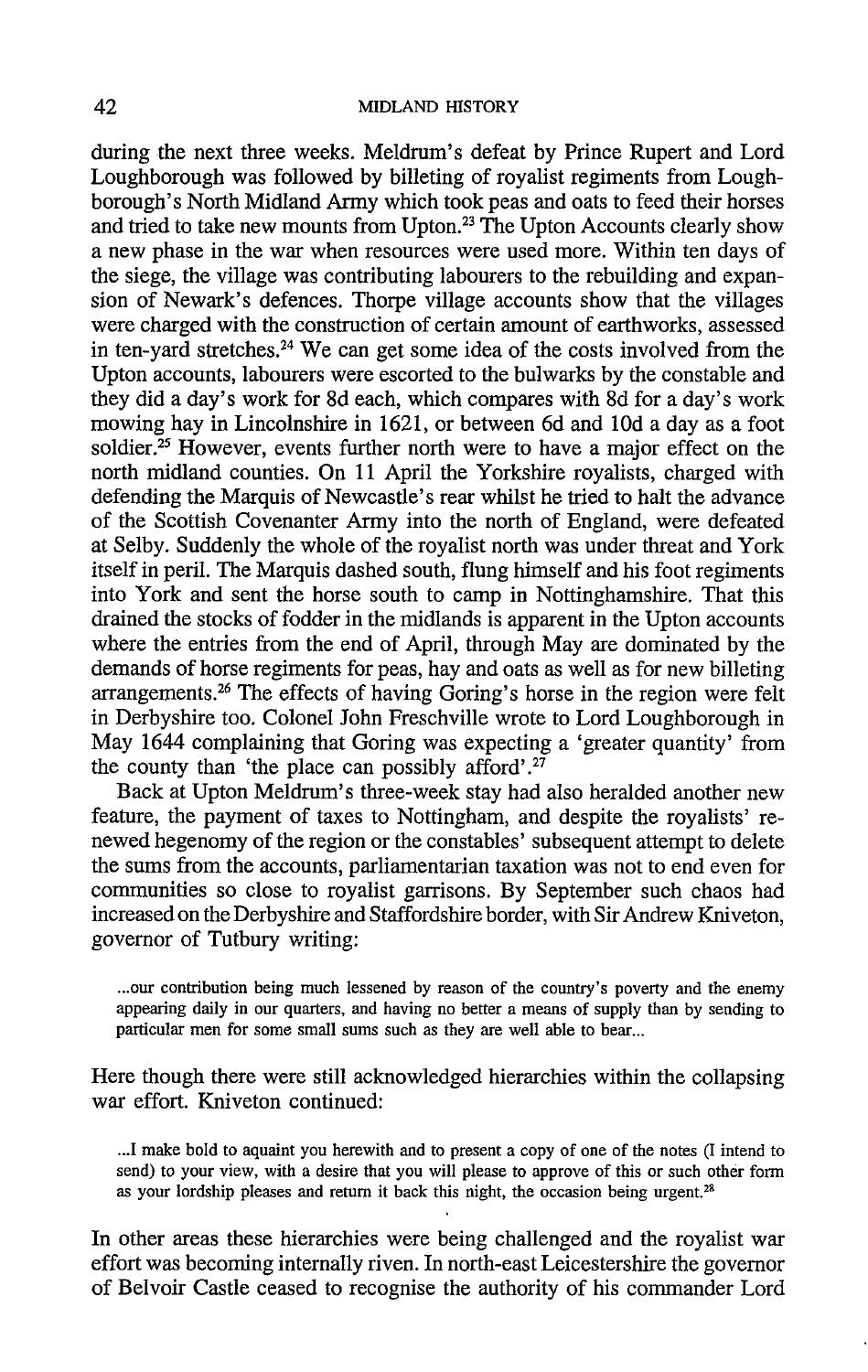Loughborough. Since the summer of 1644 and the flight of the Marquis of Newcastle, Gervase Lucas argued Loughborough's commission was null and void, as he had been at one stage Newcastle's appointee. Lucas stopped attending councils of war, refused to help Loughborough's attempt to rescue the garrison at Wingfield, and challenged his commander's right to allot taxation areas. Lucas's men were collecting money from all of Framland hundred, which was shared between the two garrisons, and from East Goscote and Gartree which had been assigned to Ashby alone. Moreover, Loughborough also accused Lucas of badly treating royalist supporters, persecuting a Mr Yates whose two sons had been killed in the king's service. Such actions could not win hearts and minds and belie some degree of panic. The recipients of Kniveton's loan letters may too have felt betrayed by those supposedly protecting them from arbitrary demands. Lucas's action was not solely inspired by rivalry with Lord Loughborough, nor was it entirely as Loughborough asserted, corruption. Belvoir's financial situation was becoming desperate. Lincolnshire, where a good deal of Lucas's taxation had come from was now in the hands of the Eastern Association forces and administration.<sup>29</sup>

Similar disputes to the Lucas/Loughborough quarrel beset Staffordshire where Thomas Leveson governor of Dudley accused the Lichfield garrison of forcibly interfering in Dudley's tax collection. The dispute dragged on into the following year when Leveson went on to allege that the county's commissioners of array were not authorising the collection of monies due to his garrison.<sup>30</sup> These quarrels were not helped by the confusion of commands at the level immediately above Lord Loughborough. Four of his five counties had been under the command of the Marquis of Newcastle, which had itself dissolved when the Marquis left the country; the fifth, Staffordshire, had been grouped under Rupert's command since Spring 1644. This not only allowed Lucas could claim that Loughborough lacked authority, but also allowed Leveson to appeal over his head to Prince Rupert in 1644 and in 1645 to Prince Maurice.

The decline in royalist effectiveness was not yet clear to all observers. A petition sent to Parliament from Leicestershire in late 1644, protested the ineffectiveness of the county committee in dealing with the royalists. It claimed that:

...the enemy's are so much strengthened and increased, that the well-affected are daily exposed to the loss of liberty, their goods to plunder, and their rents sequestered and seized on by the adverse party, that till of late had never the boldnes or power to attempt it.

This claim that the people of Leicestershire were now subject to the 'now unbounded enemy' does not sit well with either our understanding of the situation in late 1643 when the royalists were ascendent, or late 1644 when they plainly were not.<sup>31</sup> This petition's claims on this point only really make sense if we put them into a context of collapsing war-effort when sporadic tax collection had replaced effective systems. It was a period in which Abel Barker a member of the Rutland County Committee could question the value of the cause when it could not protect him or his property and a fellow countyman Francis Wayte claimed 'that the parliamentarian cause did not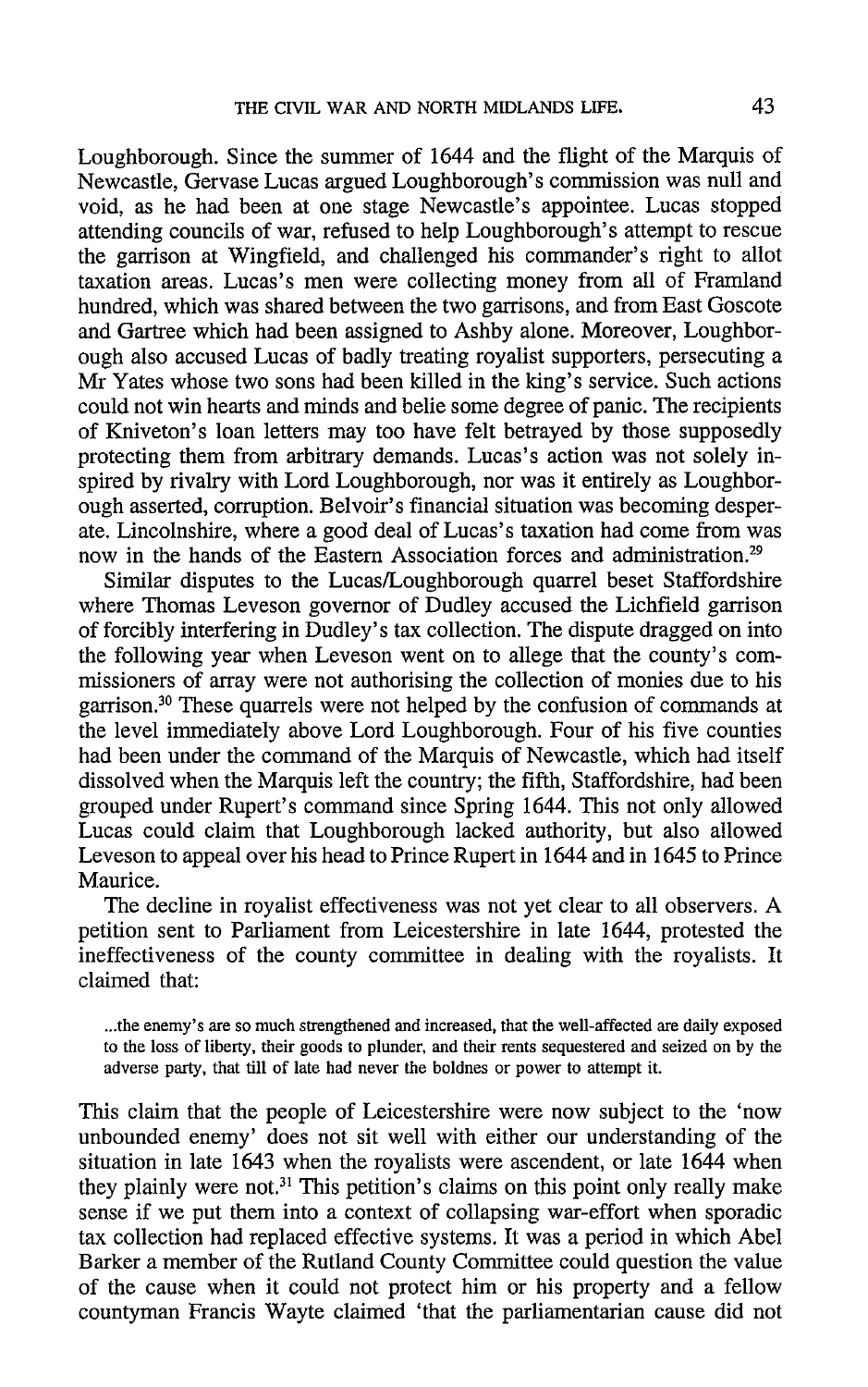preserve his house from plunder or stop 'myself [being] carried away as most of our gentry already are'.<sup>32</sup>

There is other evidence that the breakdown in the royalist control of the region was having widespread effects. At Upton just after 3 July 1645, William Robinson was murdered by soldiers from Newark. Constable William Cullen arrested the soldiers and led them to Newark. On 10 July, he, Robinson's wife and other witnesses went to give evidence before the Council of War. By that time there were parliamentarian soldiers in the area, some based at nearby Norwell.<sup>33</sup> Taxes were being paid to both Newark and Nottingham but the collections were less regular. Parliamentarian journals even suggested that the Newark forces were threatening to burn down empty houses, on the basis that their owners had fled rather than pay taxes, whilst they were collecting arrears. Whilst there is no corroboration for this claim, there is no doubt that royalist systems were breaking down and new parliamentarian ones were not yet established to take over from them.<sup>34</sup> Evidence from the extensive estates of the Mellish family, covering several villages in the north east of Nottinghamshire indicate that the dysfunction engendered by the breakdown of control was also affecting rents collection. On the eve of war total rents collected ranged between £628—£690 per year. For 1642-3 they remained high at £650 14s 1d, and the following year they were still at £652 8s 1d; they remained the same into 1644-5 but by 1645-6 they had fallen to £410 4s 9d (a  $37\%$ ) fall).<sup>35</sup> This in part must be because the Mellish estates were on the fringes of territory which the Newark based royalists could control by 1645. The cumulative effects of the levies upon the tenants' ability to pay their rents would also be a factor.

It is possible that for many places such disorderly behaviour was a brief occurrence with limited effects. Elsewhere in the region, where control passed swiftly into the hands of the parliamentarian forces and administration, the changeover could be marked not by instability, but by a sense of  $d\acute{e}i\grave{a}$  vu as parliamentarian levies were set at almost exactly the same rates as royalist ones. The Mavesyn Ridware accounts show that in some areas where there was a prolonged period of dual assessment, both sides made an effort to reduce the possible problems by lowering their levies by approximately one third. As part of the surrender terms at Welbeck in Autumn 1645, the parliamentarians, under Thomas Gell, agreed to collect royalist contribution representing the back pay of the besieged garrison.

For the people of the area surrounding Newark the cost of the war escalated at the end of 1645 when the town was again besieged by Lord Leven's Covenanter army and Sydenham Pointz's Northern Association Army. This siege lasted some six months but even when it ended in May 1646, the departure of first the Scots, then the royalists and finally the northern parliamentarians did not significantly reduce the costs of war. One mark of how little was to change is the way that 6 May, the day the siege ended, was passed by the constable of Upton in collecting parliamentarian taxes in Morton. Whilst the Scots' levy may have ended that very day, he now had to hand over all the money to the parliamentarian county committee in Nottingham and two week's money, representing the period since the siege, was paid over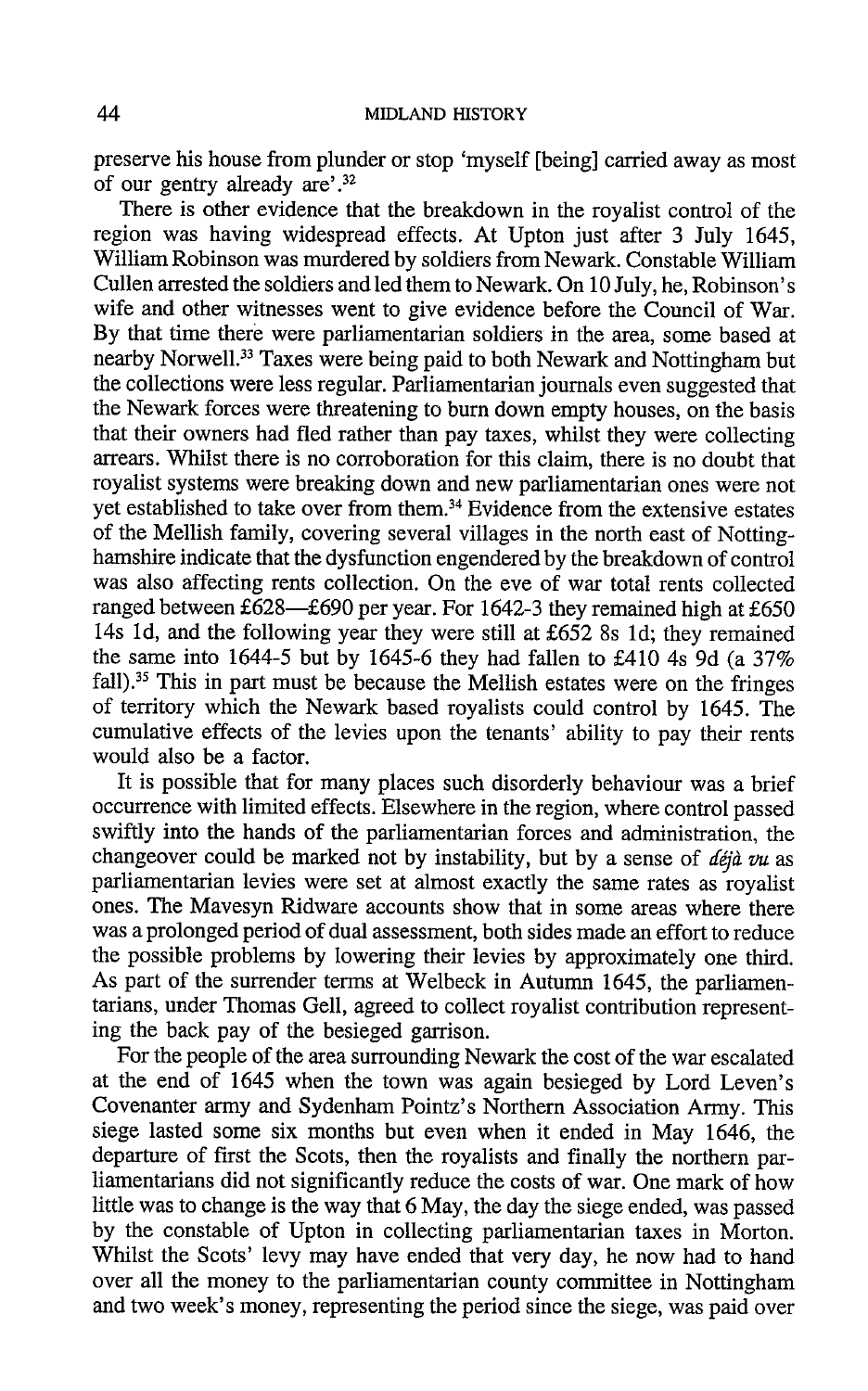on 26 May. Newark was now afflicted by plague and occupied by John Hutchinson's regiment from Nottingham. His wife recorded this as the 'greatest danger of all' he underwent and recounted with relief, that 'it so pleased God that neither he nor any of these fresh men caught the infection, which was so raging there that it almost desolated the place'<sup>36</sup>

This would seem to suggest that the infection was closely related to the unhygienic living and diet of the straitened garrison and that the soldiers with fresh food and supplies were able to avoid infection at this stage. On Monday 11 May workers from the nearby villages were set to work to destroy the earthworks established by both sides. The labourers from Upton were given the task of demolishing the king's Scone on the Spittle which they themselves had constructed two years earlier. Many of the earthworks were levelled or at least rendered unserviceable within days. Work was quickly halted by the plague in Newark and the villages sealed themselves off from the outside world as much as possible. On 26 May, constable Richard Gibson at Upton gave 10d worth of bread, cheese and beer to 'six people of Newark which the watchman kept out of the towne the [y] desiringe relief, returned to the wood'.<sup>37</sup> The payments to support the people in the plague visited towns all around the country continue to appear in the Upton Accounts throughout much of the rest of 1646.

Mass movement of people across the country had really begun in 1641 with the migration of refugees from Ireland, but now a great throng of people was moving along England's roads. The year from 6 May 1646, the first after the war ended in the vicinity of Upton, saw at least 58 Irish men, women and children pass through, along with three disabled people, nine soldiers returning home, at least nine children, six women and eleven men of various qualities, in all at least 96 people. Initially they may have used Upton's roads to avoid plague ridden Newark and many people would have been turned away from the town by watchmen there. Yet it is clear that the plague was only one reason for people passing through Upton and the surrounding villages as it cannot account for the continuing traffic of the displaced which continued for several years. Three years later, in 1649, the numbers on the road were even greater. This time sixteen Irish women, one Irish child and one Irish man passed through Upton. In addition there were sixteen women, seven men, seventeen disabled people, eight children, 24 discharged soldiers, eleven maimed soldiers, fifteen people of unspecified gender as well as a further six 'companies' of poor people and sixteen Irish 'companies' of unspecified numbers which passed through. Payments to these travellers cost the community over £2, or about 3% of total expenditure for that year or about 5% of the village payments other than those for the Monthly Tax and billeting charges. Despite Professor Wood's assertion that 'the normal trade of the countryside soon began to flow into the market place', Newark's role as a major communications route was seriously disrupted.<sup>38</sup> People now used other roads. Upton was passed through by people generally moving north to south or vice versa; York, London and Parliament were common destinations. It is interesting that there was so much traffic through Upton as the village was neither on the main roads north and south, nor on the direct route between Nottingham and Newark. For much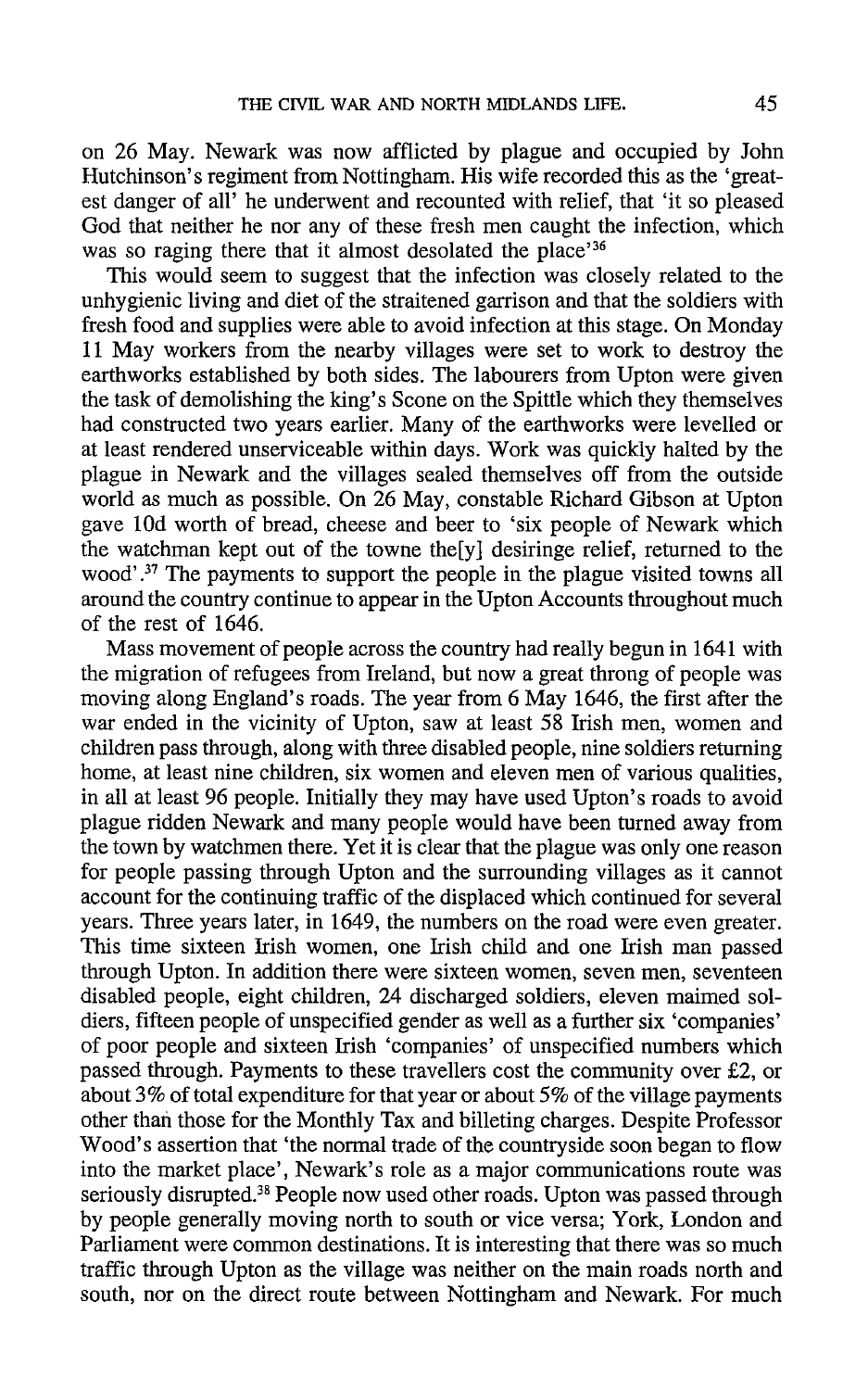of the war period and after it seems likely that people following the Great North Road were skirting around Newark to avoid the bridges and roads damaged by siegeworks and fortifications, perhaps by way of Long Bennington, Cottam, East Stoke, Fiskerton Ferry, Upton Norwell and Tuxford.<sup>39</sup>

In spite of the very great depredations and the overall uncertainty caused by the collapse of the royalist war effort, no club risings took place in the north midlands and this poses interesting questions. Dr Osbourne has addressed this issue in his recent work on the adjacent and overlapping parts of the midlands. His offered solution in part relates to the establishment of order in the regions. In those areas with the most effective military control. and thus the most regular system of taxation, order and stability were preserved, and there was no need of any expression of popular outrage. Garrisons in these areas were effective at minimising minor military incursions from outside. Taxation collection probably entailed almost constant patrols. Evidence from Colonel Staunton's regimental accounts suggests that responsibility for collection entailed long journies, often to distant communities.<sup>40</sup> This could be fundamental to the preservation of order as the regular presence of armed forces collecting taxes, would have had an intimidatory effect or may have had the effect of enhancing a sense of security. In the north midlands there are two problems with Osbourne's solution. Firstly it fails to explain why the disorderly effect of marching armies passing through regions which had, as he acknowledges, been a problem in Worcestershire did not cause problems here. Indeed there had been many occasions when royalist and parliamentarian armies marched through and lingered in the region. In 1643 and 1644 the royalists armies of Newcastle, Prince Rupert and Lord Goring travelled through or even stayed for a considerable amount of time causing considerable hardship.<sup>41</sup> In 1645 the king's own army was in the region three times between May and November. Parliamentarian armies, under firstly Thomas Ballard, then Cromwell, Grey and Meldrum had been in the region in 1643. Meldrum was in the region again in Spring 1644, the earl of Denbigh in the south during June, Manchester in August and in 1645 the New Model and the Scottish Army had all disrupted any sense of normality. We have seen from the Upton accounts and from the material regarding the period of Goring's stay in the region, that the burdens imposed by outside forces were erratic and potentially destructive. Secondly, the period which saw the clubmen activity at its most intense in the south midlands, the marches and the south west co-incided with the most destablised period in the north midlands. The defeat of the North Midlands Army at Denton in October 1644 had seen the end of its existence of a field army; from then onwards it was relegated to being garrison force contributing to other armies. Regiments under the argumentative colonels joined the king's army separately in May 1645 or as a part of another recognised body such as the Newark Horse. The North Midlands Army was still large enough to dominate significant areas around the major garrisons, and it certainly ensured that Parliament's forces could not hold the territory in the same thrall as Lord Loughborough's men had in the period Autumn 1643 to Spring 1644.

The region was not entirely quiet, but disturbances in the area were an urban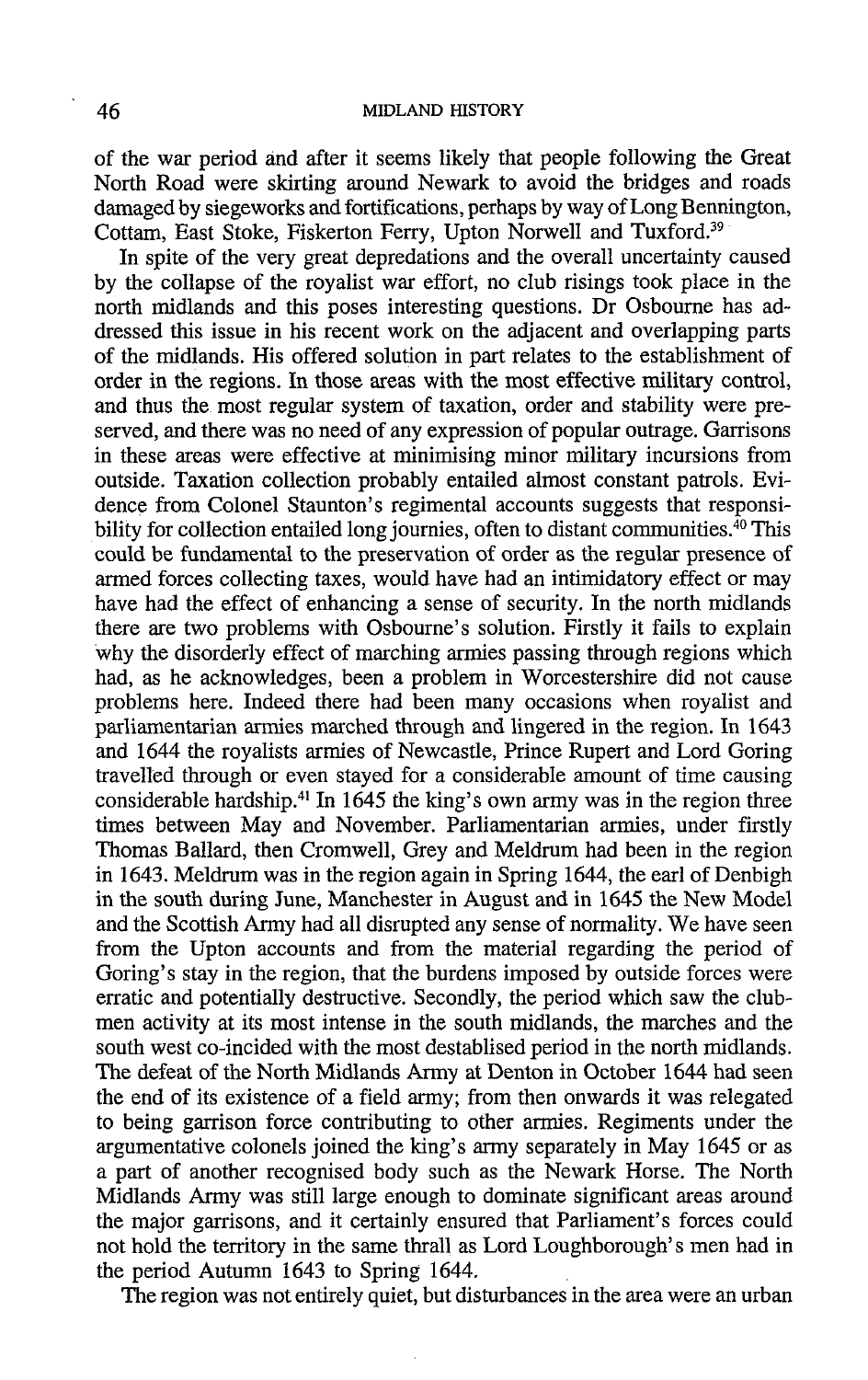rather than a rural feature. As in royalist Chester the previous year, parliamentarian Derby was beset by anti-tax riots.<sup>42</sup> In May 1645, two unnamed women.

went up and down the town beating drums and making proclamations... that such of the town as were not willing to pay excise should join with them and they would beat the [excise] commissioners out of town.

Attempts by the county committee to negotiate with them failed and as the committee sat at the mayor's house, one of the women stood banging her drum outside the window drowning out the debate. This tactic worked and the excise was not collected again until July. When it was again levied a soldier was seized by the townspeople and fastened to the bull ring in the market whilst 'the women did beat the drums as before'. It still proved impossible to collect the money, despite orders from London. When the excise commissioners could do their work again the tax was this time used primarily within the county and not sent to London. Sir John Gell the governor of Derby partly for his own ends, probably persuaded Parliament that this was more acceptable to the rioters.<sup>43</sup> If indeed this had been an aim of the rioters, as well as that of Gell, it fits in with some of the demands the club movement, and the gentry petitions which a few months earlier, pressured the king to keep locally collected taxes within the area for regional use. Royalist excise was collected in the region, and there is some limited evidence for its organisation and implementation. However, as it came into force just as the royalist cause went into decline in the north midlands, its effects seem not to have been prolonged enough to have provoked complaint.

We need other explanations for the absence of clubmen risings. Absence does seem to support Professor Hutton's assertion that the Club phenomena were individualist in their composition, demands and behaviour. That there were no risings in the midlands at a time when there were so many of the prerequisites found in areas marked by Club risings, would suggest that there were particular circumstances and sets of circumstances which did not occur within the midlands. The answer may lie between the two extremes of class conscious risings and individual self-expression. Risings elsewhere undoubtedly had several things in common. The clubmen and women in all cases were defending themselves and their communities against damaging outside forces. They were relating their own personal circumstances and those shared by their neighbours, to the general instability within the state represented by a breakdown in government. Risings were organised and led by those involved in the lower, community levels of local government, high and petty constables such as high constable Thomas Careless of Broxash, prominent in the Herefordshire club movement. They were also the people charged with administering the war efforts at community level. This suggests that the club risings are an example of a clash caused by there being two concepts of order even in war-time. The order of the constables and local communities being at variance with that of the central representatives of order — in this case royalist and parliamentarian authorities rather than traditional functionaries of government. In this circumstance the clubman constables and their neighbours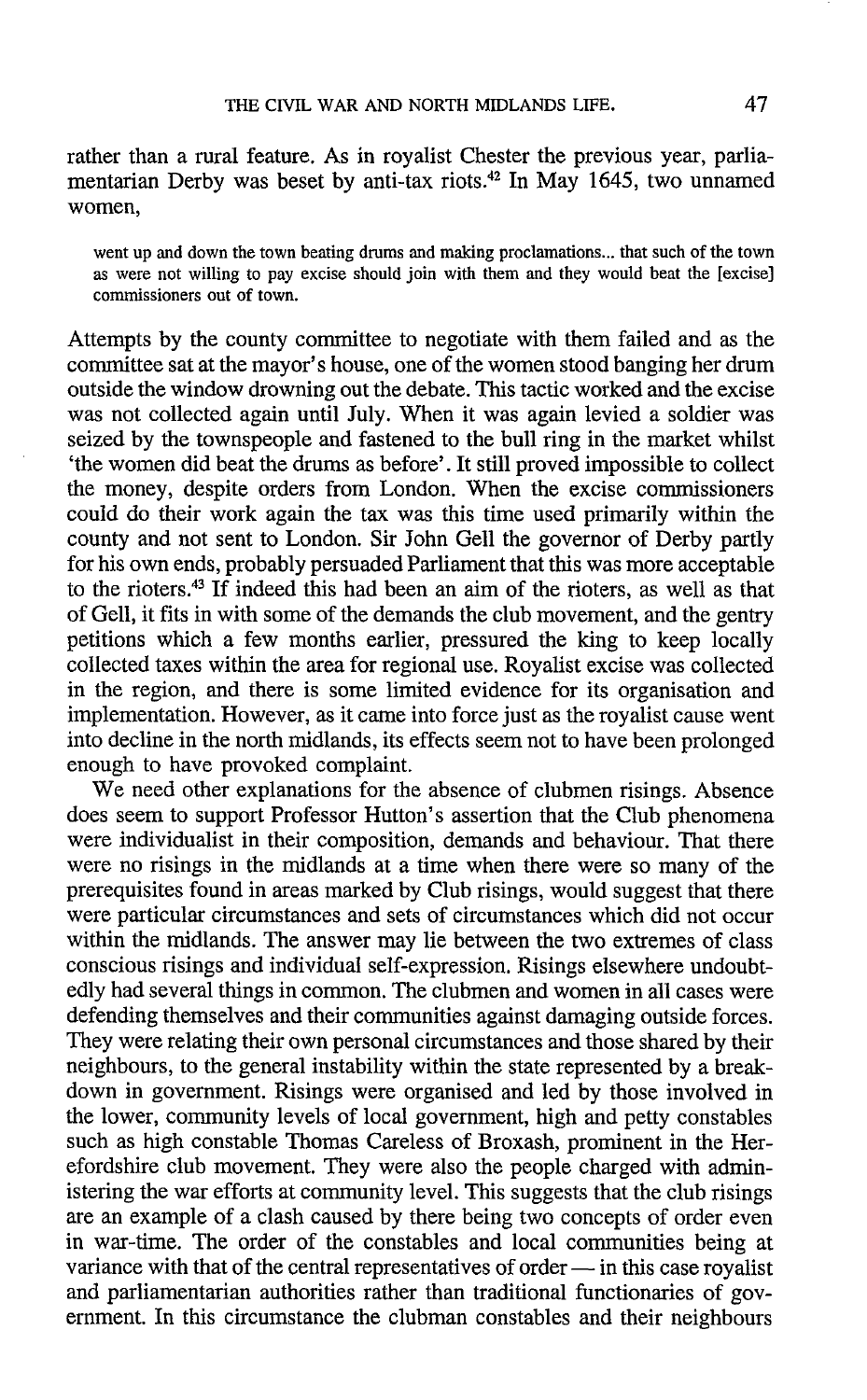## MIDLAND HISTORY

represented order and the soldiers, commissioners and committeemen disorder. In the north midlands, whilst the centre tottered and changed its face. it certainly never fully collapsed or embraced unacceptable practices as it did elsewhere.

Absence of prominent roman catholic figures, removed one other area of contention. The Worcestershire Clubmen exhibited 'extraordinary venom' in their attacks on catholics.<sup>44</sup> Hutton identifies the prominence of the earl of Shrewsbury, in the Marcher Association as a major cause of the Clubman activity there: powerful roman catholics were an unacceptable part of government. Although Henry Hastings, Lord Loughborough had been accused of favouring catholics in his forces, the accusations did not stick and whilst there were two roman catholic colonels in his army, the overall proportion in his officer corps remained low at as little as 15%. There were no catholics in the administration. The one exception was Thomas Leveson at Dudley who was widely described as a 'rob-carrier', and who managed to persuade the king to make him high sheriff in 1645, but who was generally kept isolated by the commission of array, effectively localising opposition to his presence in the area.<sup>45</sup> In fact, Leveson was perhaps the nearest thing the region got to the other spark for club activity, the militant swordsman who like Barnabas Scudamore at Hereford provoked armed local opposition to his heavy-handed policies. Leveson's isolation and the actions taken by the king and princes Rupert and Maurice to bring him into line prevented any escalated action against him.

This all seems to suggest that a combination of general factors and specific factors were necessary to prompt people into taking up arms against the protagonists. Whilst the general causes of the civil war, deprivation, uncertainty and heavy burdens, combined a decline in stability and confused control were to be found in the north midlands, particularly after Summer 1644, other more specific grievances were absent. In the north midlands circumstances surrounding the royalist defeat and determination by both sides to ameliorate the worst effects of the war mitigated these problems. For a significant amount of time the consensus between centre and locality obtained: roman catholics were rare, no colonel or governor was too arbitrary in his actions, and the needs of Lord Goring's forces were incorporated into an effective logistical framework and thus he did not engage in the kind of arbitrary taxation which was, later in the war, to provoke the people of the south west into rising.

NOTES

<sup>1</sup> The title is taken from Anne Bradstreet's A Diologue between Old England and New, concerning their present troubles Anno 1642.

<sup>2</sup> For those interested in exploring this theme, the principle works are: J.G. Lynch, 'The Risings' of the Clubmen in the English Civil War' (Manchester University M.A. thesis, 1973); J. Morrill, The Revolt of the Provinces (London, 1976), 98-111; R. Hutton, The Royalist War Effort (London, 1981), 159-165 and 'The Worcestershire Clubmen in the Civil War' Midl. Hist. V (1979-80), 40-49; P. Gladwish, 'The Herefordshire Clubmen: A Reassessment' Midl. Hist. X (1985), 62-71.

<sup>3</sup> S. Osborne, 'The War, the People and the Absence of the Clubmen in the Midlands, 1642-1646', Midl. Hist. XIX (1994), 85-104.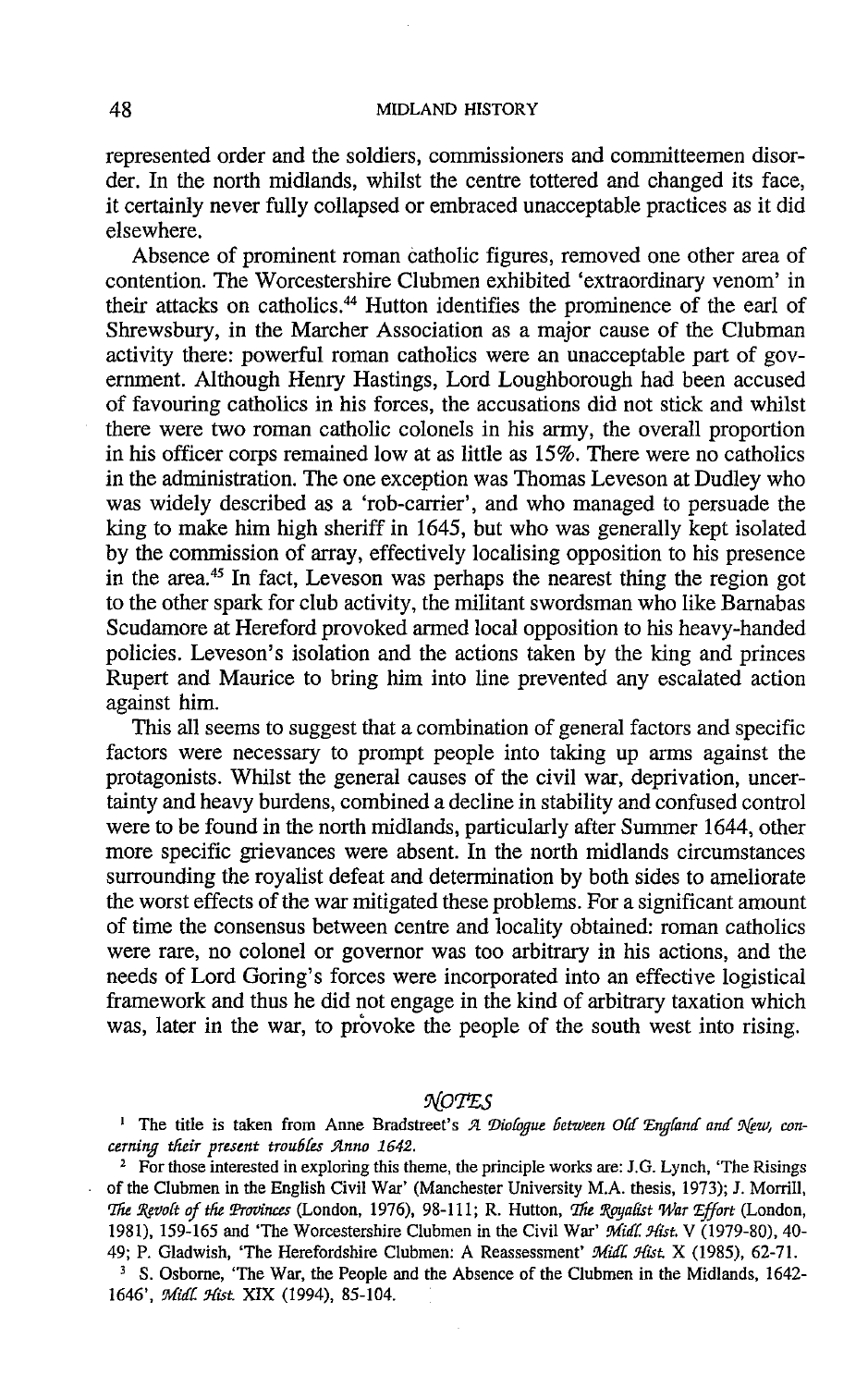<sup>4</sup> See M. Bennett, *The Civil Wars of Britain and Ireland* (Oxford, 1996), chapters 6 and 8 for the context, and 'The Royalists War Effort in the North Midlands 1642-1646' (Loughborough University, Ph.D. thesis 1986), chapters 2 and 4 for an analysis of the rival war efforts and chapters 5 and 6 for a complete narrative history.

<sup>5</sup> Staffordshire County Record Office (hereafter, SRO), D1454/2, np. To get a value similar to today's prices, multiply the sums by 75.

<sup>6</sup> Notting hamshire Archive Office (hereafter, NAO), PR2130, Edwinstone Constables Accounts, fo. $12$ .

<sup>7</sup> SRO, DE 3712/4/1, Mavesyn Ridware Parish Book.

<sup>8</sup> R.S. Shaw, History and Antiquities of Staffordshire (London, 1798-1803 repr. Ilkley, 1976),  $I.60.$ 

<sup>9</sup> SRO., D3539/2/1, Biddulph Parish Book, np.

<sup>10</sup> Lichfield Cathedral Library, Ms 24 The True and Perfect Account of the Expenses of Collonell Richard Bagott: Lichfield Joint Record Office. D30 LIIIB, Contributions to the Garrison in the Close.

<sup>11</sup> NAO, PR1710, Upton Constables' Accounts: published as M. Bennett, (ed.), A Nottinghamshire Village in War and Peace: The Accounts of the Constables of Upton, (Nottingham, 1995).

<sup>12</sup> NAO. PR1529 Coddington Constables' Accounts Levies np.

<sup>13</sup> NAO, PR1531 Coddington Constables' Accounts, 1641-1769, np.

<sup>14</sup> NAO PR5767, Thorpe Constables' Accounts, np.

<sup>15</sup> M. Bennett, 'Royalist War Effort', ch.2 or 'Contribution and Assessment: Financial Exactions in the First Civil War, 1642-1646.' War and Society, IV (1985). They could cross Trent Bridge on the occasions in which they captured the fort there. The Toton rentals show that the Royalists could reach this area of the county on these occasions. NAO, D35/5.

<sup>16</sup> Bennett, (ed.), A Nottinghamshire Village, xxiii-xxiv and 10-45 passim.

<sup>17</sup> See for example the Lady Martha Button (or Dutton), NAO, DD 4P 55/49. This account actually refers to Devonshire. At Powick in Worcestershire Margaret Staunton was promised payment of 2s 10d a week for quartering one man, Public Record Office, SP 28/152, Accounts of the Constables of Powick, p.4.

<sup>18</sup> Leicestershire County Record Office (hereafter, LRO) DE1965/41 Belton Constables', Churchwardens' and Overseers' Accounts. np.

<sup>19</sup> LRO DE25/60 Waltham on the Wolds Constables' Accounts, fo.68; DE720/30, Branston Constables' Accounts, p.62.

<sup>20</sup> LRO, DE 2461/135, Preston Civil War Receipts.

<sup>21</sup> LRO, DE730/3, The Papers of Abel Barker, fols. 49 and 50.

<sup>22</sup> Ibid., fo.52.

<sup>23</sup> NRO, PR1710, fo.24.

<sup>24</sup> NRO, PR 5767.

<sup>25</sup> Historical Manuscripts Commission, The Manuscripts of his Grace the Duke of Rutland, Twelfth Report, Appendix Part IV, I, (London, 1888), 460-461; C. Carlton, Going to the Wars: The Experience of the British Civil Wars, 1638-1653, (London, 1992), 94.

<sup>26</sup> NRO, PR1710, fols.24-7.

<sup>27</sup> Historical Manuscripts Commission, Report on the Manuscripts of the late Reginald Rawdon Hastings, 4 Vols. (London, 1930), II, 128.

<sup>28</sup> Ibid., 132.

<sup>29</sup> British Library, Add. MS. 18922, fo.47.

<sup>30</sup> William Salt Library, Stafford, Salt Manuscripts, 481, 547.

<sup>31</sup> J. Nichols, *The History and Antiquities of the County of Leicester*, 4 vols. (Leicester, 1804), III, part 2, Appendix IV, 39.

<sup>32</sup> LRO D730 Barker Mss, vol IV, fols. 15,20.

<sup>33</sup> NAO, PR 1710, fo.40.

<sup>34</sup> S. Porter, 'The Fire Raid in the English Civil War', War and Society, II (1984).

<sup>35</sup> NAO, DDN 122. This state of affairs lasted into the next decade, with only slight and inconsistent recoveries.

<sup>36</sup> L. Hutchinson, Memoirs of the Life of Colonel Hutchinson (London, 1806), 262.